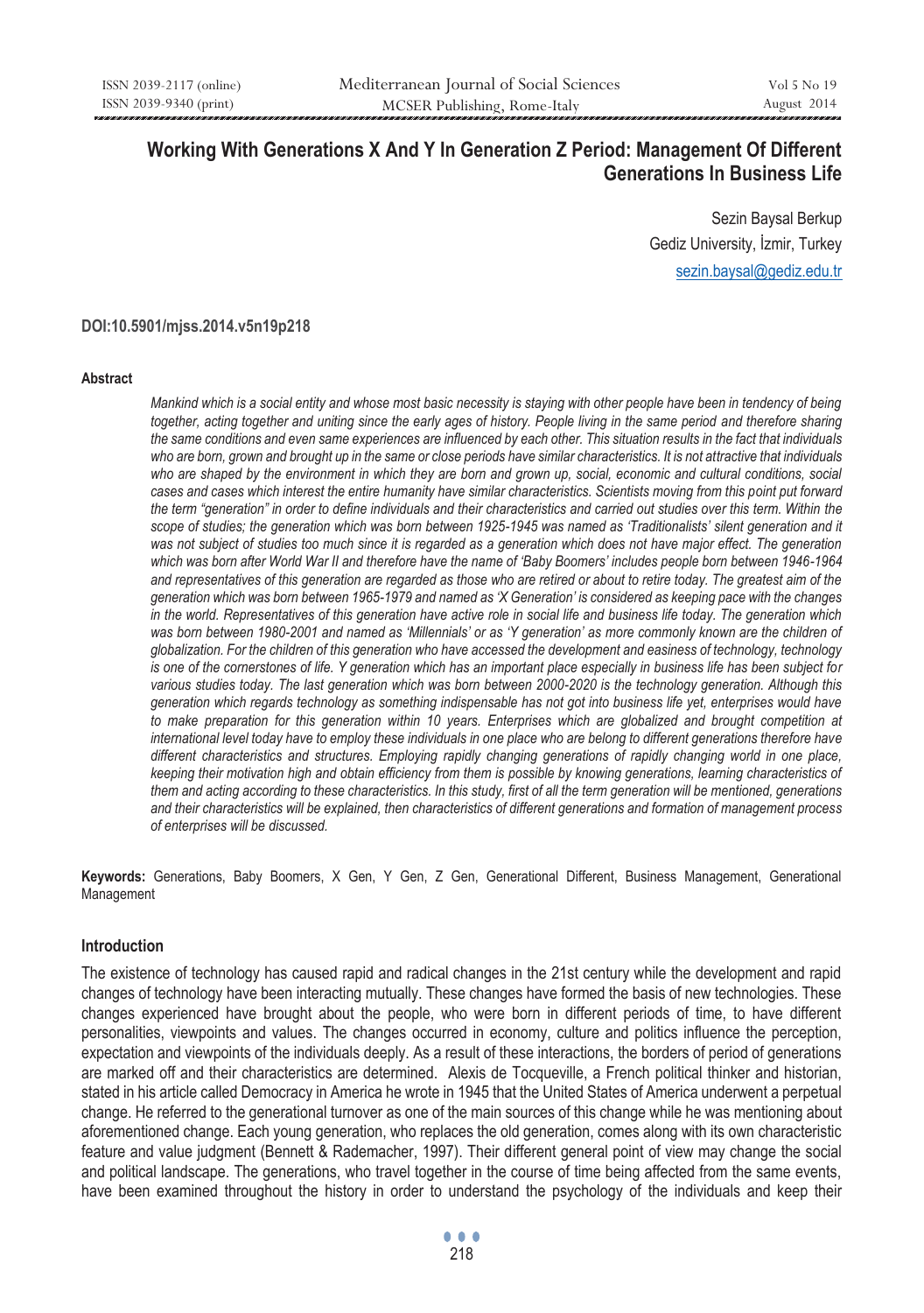| ISSN 2039-2117 (online) | Mediterranean Journal of Social Sciences | Vol 5 No 19 |
|-------------------------|------------------------------------------|-------------|
| ISSN 2039-9340 (print)  | MCSER Publishing, Rome-Italy             | August 2014 |

behaviour under control. The main reasons why so many researches carried out on the generations today are that the drastic influences of the changes experienced on the individuals can be observed more clearly and "the four generations that have four different characteristics work together" for the first time in the history as the specific period for each generation has been shortened due to the changes underwent. Understanding the generation phenomenon and its chronological difference as well as the traits of the members of generations is of importance as these four different generations that have different characteristics which are separated from one another sharply coexist.

# **Generation Concept and Chronological Classification**

The generation term examined by the various sciences as a multidisciplinary concept is basically defined as "a series of birthdays of a group of people" (Jopling, 2004). A different definition for the generation is "the generational cohorts or groups, who belong to the same age group, experience or will experience accordingly the similar life experience in the years they may shape their lives" (Hung & Gu & Yim, 2008). Based on the different definitions the generation term may be defined as the groups of people who were born, grew and maintained their life in a certain period of time, and are supposed to have common characteristics and viewpoints as they are affected from the events occurred during the aforementioned period. As it may be understood from this definition, the significant point related to the generation concept is by which incidents the members of the group in question have been affected in a specific period of history and what the impressions the said incidents have left on them. The generational classes, which are defined by the experts referring to so many historical events and different impacts, differ from one another. Some experts cannot come to terms regarding the chronological classification of the generations while some of others disagree about the total number of the generations. The classification to be used in this study will be the one to be particularly based on the opinions of the experts and evaluation of the historical events though it is likely to observe a lot of different classifications when the international and national literature is reviewed.

| <b>Generation Name</b> | Chronological Generation Classification |
|------------------------|-----------------------------------------|
| <b>Traditionalists</b> | 1900 - 1945                             |
| <b>Baby Boomers</b>    | 1946 - 1964                             |
| <b>Generation X</b>    | 1965 - 1979                             |
| <b>Generation Y</b>    | 1980 - 1994                             |
| Generation Z           | $1995 - $                               |

Table 1. Chronological Generation Classification Used in This Study

### **Generations**

# **1. Traditionalists**

This generation, who are called in various sources as Silent Generation, Matures, Veterans, Seniors or Radio Babies, is composed of those who were born between 1900 and 1945. Some of the socio-cultural, politic and economic events that played a great role in shaping the personality of this generation and established the characteristic features of its members are World War I and II, Great Depression in 1929, Attack on Pearl Harbor, Atomic Bombings of Hiroshima, McCarthyism and Korean War. The wars and economic hardships are two main events the Traditionalists suffered from as they lived a considerable part of their lives under their shadows. So most of their traits are affected by these sufferings. This is why the thrifty Traditionalists, who like to save and lead a modest life without spending much, want permanency in their jobs because the financial security is of crucial importance for these people. The Traditionalists prefer having confidence in the Authority in order to protect themselves from uncertain events. They are in demand in business life thanks to their authority-lover attitude. As the individuals who experienced the war years and the Great Depression, the members of this generation whose main approach in business is 'work hard', 'work to live' and 'work comes before pleasure' tend to work much. The commitment of this generation, who may be affected by the uncertainties, to their job and business is too high as securing their financial future is of great importance. The Traditionalists, who think that securing a lifetime employment in a corporation or hierarchy (Weingarten, 2009), are supposed to be the ideal employees as they are able to manage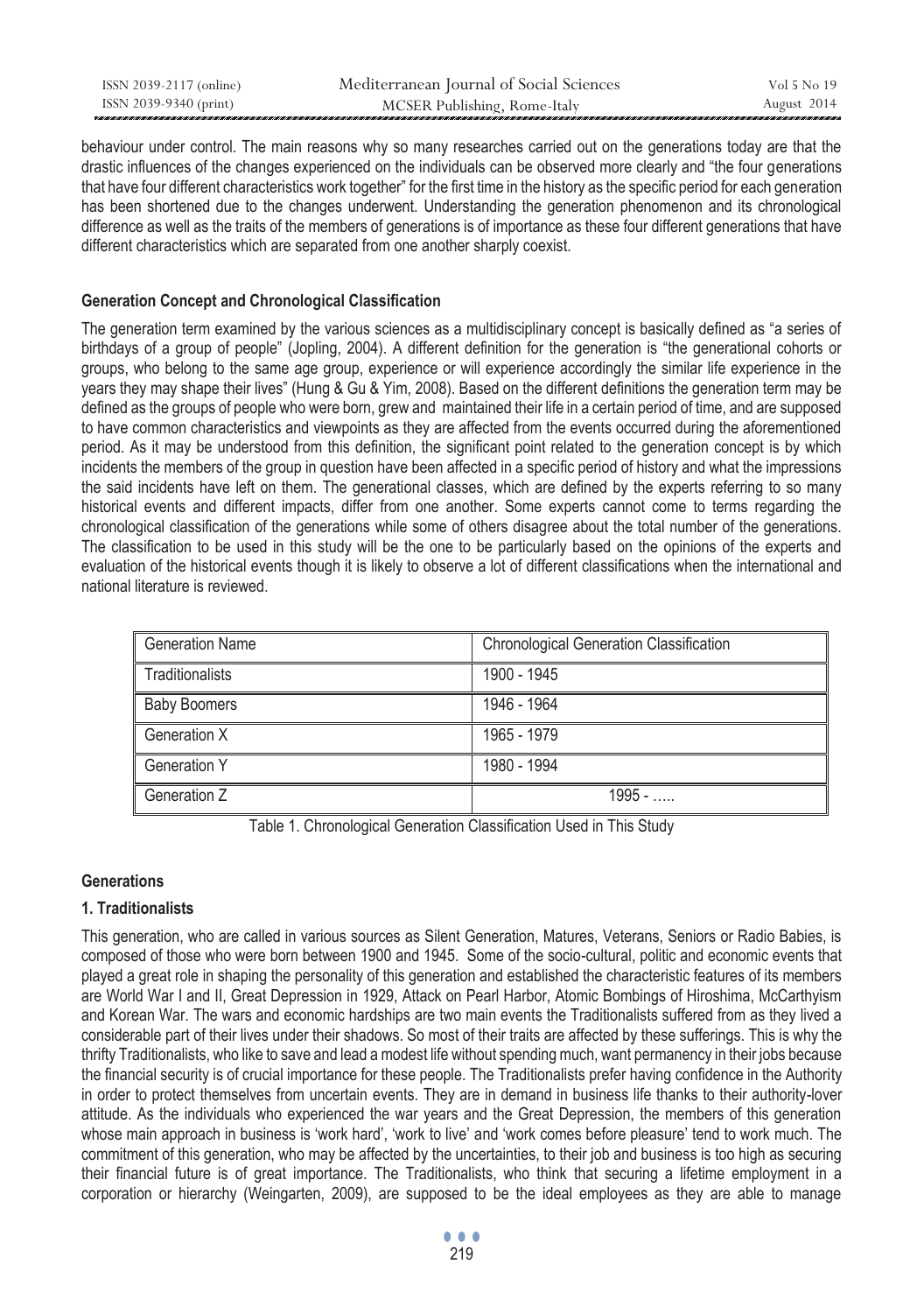| ISSN 2039-2117 (online) | Mediterranean Journal of Social Sciences | Vol 5 No 19 |
|-------------------------|------------------------------------------|-------------|
| ISSN 2039-9340 (print)  | MCSER Publishing, Rome-Italy             | August 2014 |

themselves. Because of the influence of the Army, they like hierarchy effective approaches originating from top to bottom and take orders. Likewise their leadership style is run through a chain of command and includes in giving orders (Johnson Controls, 2010. According to these people who like discipline the fundamental tenets of business life is to respect the boss and obey the orders (Crampton & Hodge, 2009). The factors to motivate a Traditionalists most is to do a good job, to be known as a person who does his job well, the rules and respect these rules. For the members of this generation who associate the seniority directly with the age, the older employee is the most senior and knows what the best is. As they respect for the government and authority, the ultimate thing one may think is to rock the boat, try to demolish the rules and disregard the authorities (Harrison 2007), which the Traditionalists conflict most with the other generations they team up with because they expect the other employees to work, obey the rules and orders, respect for hierarchy and authority as much as they do. There is a T balance between the family and work life of the Traditionalists who like to work hard (United Nations Joint Staff Pension Fund, 2010). Today the 95% per cent of the Traditionalists (Crowe & D'angelo, 2011), the youngest one aged 69, are retired. Those who haven't retired yet work as the senior executives and advisors. Their rate is supposed to be 5 per cent. They form the 5,9% of the world population.

Their total population is 425.765.41(208.041.242 of them is male while 217.724.170 of them are female) (https://www.census.gov/population /international/data/idb/worldpop.php Date Accessed: 13.06.2014. The traditionalists will have retired from the business life completely in the near future.

# **2. Baby Boomers**

 $\overline{a}$ 

This gigantic generation, who is supposed to be born between 1946 and 1964, consists of about 1 billion babies who were born soon after the World War II. It is accepted to be the largest generation among the generations classified. Some of the socio-cultural, politic and economic events caused the members of Baby Boomers Generation, who is also defined as the generation that shaped the society as their numbers are high, to have different traits from those of other generations, are World War II, Cold War, Movements for Civil Rights, Sexual Revolution, Assassination of JFK, First Spacewalk, Vietnam War<sup>\*</sup>, Assassination of RFK, Assassination of MLK Jr., First Moonwalk, Watergate Scandal, 1973 Oil Crisis and Space Race. The incidents such as the Watergate Scandal caused the members of this generation to be sceptical about the authority though they grew up to have a respect for it as the children of the traditionalists, who also had had respected it. This generation got so much attention from their families as their parents founded the child-centred families after they suffered from some hardships. The members of this generation, also called as "me generation", are individualist and selfish. The members of this generation had to be always individualist and competitive as about one billion babies were born in the same period. Thus they adopted the diligence as their principal. The Baby Boomers, a crowded generation, intend to on their mettle. The basic rule regarding life for them is 'live to work'. Their slogan is 'Thank God it's Monday'. In accordance with their characteristics, the members of Baby Boomers Generation believe in the importance of the team work in order to achieve their personal goals though they are competitive in business life. For the idealist members of the Baby Boomers Generation always aiming to be more successful than expected, a perfected career and work to ensure this career are highly important. "This generation who sees the diligence and sacrifice as carrying-the can to be successful started the workaholic movement" (Zemke & Raines & Filipczak, 2002). They attribute their careers and positions to power and authority. According to them commitment to job and achievement may be measured by the working hours. The members of the Baby Boomers Generation who act with the "Word hard and get to the top" slogan are loyal to their corporations. They believe in that working for a single corporation may bring success and this would be a proper action.The members of this generation need to have personal satisfaction so that they may have sense of belonging and maintain their personal achievements in line with those of the corporation (Timmermann, 2007) because these people expect a feedback and the messages such as "you are esteemed" and "you are needed" in return for the job they do. The factors motivating the employees of the Baby Boomers Generation are to be appreciated (Olson, 2011), awarded with money and bonuses, to gain prestige and status symbols such as title and parking spot. The internal factors motivating them are personal satisfaction, self-definition through personal achievement and perpetual self-improvement (Buahene & Kovary, 2003). The members of this generation, who form the biggest workforce, have a difficulty in balancing between the business and family

<sup>\*</sup> What separated the Traditionalists and the Baby Boomers and had considerable impacts on the latter was the Vietnam War though the members of the Baby Boomers were affected by all these aforementioned events. The main reason of this is that the Baby Boomers missed the World War II because then they were at their early age. On the other hand, the Traditionalists could not catch the Vietnam War.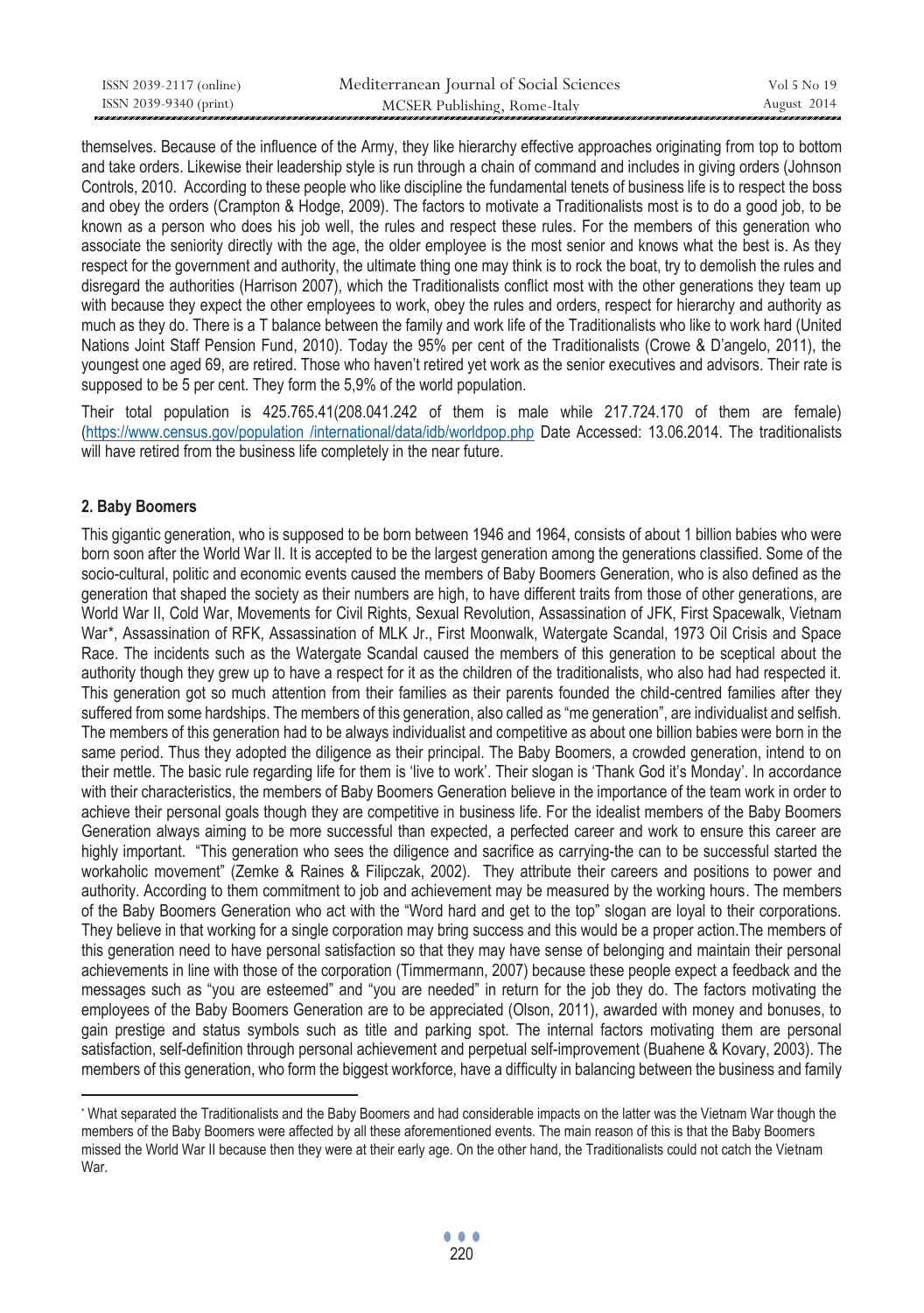| ISSN 2039-2117 (online) | Mediterranean Journal of Social Sciences | Vol 5 No 19 |
|-------------------------|------------------------------------------|-------------|
| ISSN 2039-9340 (print)  | MCSER Publishing, Rome-Italy             | August 2014 |

life as they are workaholic. In this period in which the women have involved in business life, the existence of workaholic parents may explain the cause of high divorce rate. Briefly job and working are an exciting adventure for the members of this generation whose business character is defined as 'loyal workaholic'. What they want most in their business life is constantly enhancing career, reaching a brilliant achievement in one job, improving themselves, pursuing to grow and develop, teamwork, title, status and money. Today the youngest member of this generation is 50 while the oldest one is 68. Currently most of them have retired or will be retired. Their population is 1.098.305.009 (570.063.962 male and 528.241.047 female) making up the 15,3 per cent of the total population (https://www.census.gov/population/international/data/idb/worldpop.php Date Accessed: 13.06.2014).

# **3. Generation X**

 $\overline{a}$ 

The members of the Generation X, who are the children of the Baby Boomers generation who left their mark in history thanks to their large population, big egos and workaholic trait, were assumedly born between 1965 and 1979. The members of the Generation X whose youngest member is 35 while the oldest one is 49 have some traits of the Baby Boomers. As the numbers of the women of the Baby Boomers Generation that participated in business life reached a record level the members of the Generation X, who are the children of a workaholic generation, are called 'Latchkey Child\*\*', which meant 'child whose parents work'. The Generation X, who stay between two bright generations, is considered as a transitional generation between the old generations remaining loyal to tradition and new generations of technology. The events that caused to shape their characters leaving their marks on them are Watergate Scandal, Vietnam War, Personal Computers, Death of Elvis Presley, Three Mile Island Accident, Iran Hostage Crisis, Assassination of John Lennon, First AIDS Cases, Space Shuttle Challenger Disaster, Fall of Berlin Wall, Gulf War and a rapidly advancing technology that could enable broadcasting of this war live on TV. Unlike their parents the X generation was less competitive but luckier as their population is less. They are the first generation to be able to think globally thanks to the impacts of the events occurred worldwide. Compared with the previous generations, they are more self-reliant and skilled as they grew up with less parental attention. They tend to orientate themselves as a generation of transitional period. The Xs, who were born into a World that had just started to change perpetually, prefer questioning authority unlike their parents. The Generation X, who learnt to tolerate the diversities because of the changing world and gained more creativity as they grew up in more restricted environment than the generations after them, are composed of the people who are able to analyze the situations they face, find easily what they seek for and are creative. The effects of global events of the era in which the Generation X lived and family structures are observed on their business life. The members of the Generation X are mostly the children of the divorced and workaholic parents. They attach importance to the balance between work and family. The 'live to work' motto of the Baby Boomers changed as the 'work to live' for Generation X. The Xs could get responsibilities at their early ages as they lived alone. Their self-reliance is high. The most important point in their business life is to improve their career. They don't want to keep on working in a corporation where they suppose they cannot improve their career. The one of the greatest advantages of the Generation X in their business life is that they open to change. The employees of the Generation X, who consider the change something one may be accustomed to, even besides something needed, and expect the same attitude from the company, may easily change their jobs in case it cannot satisfy their expectation. The Generation X cares the personal development. They dislike a boring and stressful workplace though they suppose it as a place to develop and learn (Miller & Washington, 2011). For their temperament, they want an enjoyable and free working environment. Therefore they prefer working for comfortable agencies or setting up their own business. They have expectations such as flexible working hours, pleasant working environment or skill-based promotion (Berk, 2013) if they work for an institutional company. The Xs taking a different approach to the problems and pleasing to produce the alternative ideas are willing to create the difference within the company through their result-oriented attitude. Unlike their parents who associate the achievement with long working hours the members of the X generation, who prefer working wisely, want to spare time for themselves. The Xs were influenced considerably from the globalization, whose impacts had been begun to be felt in the 1980s, which meant the termination of the geographical borders. They were the first generation to have a global viewpoint as every place was considered to be accessible. As for their temperament they open to change and lean towards different structures. They like diversities at the companies they work for and can think globally (Reeves & Oh, 2008). Thus it makes the Xs be first generation to focus on working abroad or prefer working for the global companies. The members of the Generation X could not earn as much money as their parents could do because of the stagnant markets. The lack of money causes loss of

<sup>\*\*</sup> The term Latchkey Child is originated from the child bearing the key of the house. As not only the fathers of the Generation X worked but also their mothers there weren't any parents to meet the child at home. So the key was strung around the child's neck and they were accordingly called as the Latchkey Child.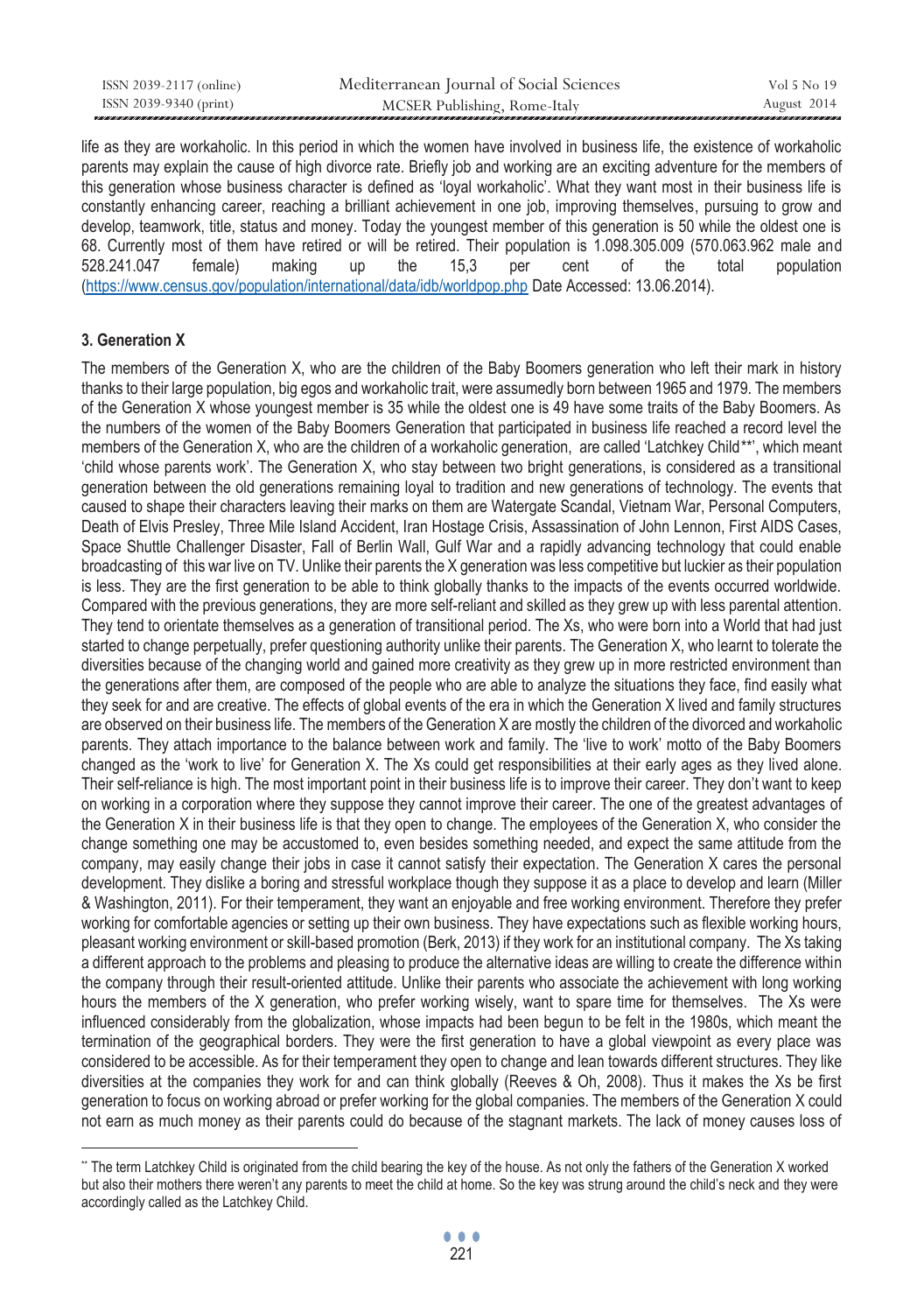| ISSN 2039-2117 (online) | Mediterranean Journal of Social Sciences | Vol 5 No 19 |
|-------------------------|------------------------------------------|-------------|
| ISSN 2039-9340 (print)  | MCSER Publishing, Rome-Italy             | August 2014 |

motivation though the existence of it is not a motivational factor (Karp & Fuller & Sirias, 2002). One of the best motivational tools for the Generation X, who like the freedom, may be to explain a job with its details and expectations and leave him alone in doing it. Their motivation is usually high. In order to motivate them it is needed to provide feedback, provide their security and career improvement and offer the option the 'forget the rules and do it yourself' freedom at work. Unlike their grandfathers they are not the generation of writing. Therefore they do not like letters and written communication but prefer e-mail. They also like utilizing mobile phone at their work and social life. The members of the Generation X, who were born into a world where the technology just had started to develop, are luckier than the generations before them but have less knowledge than the generations after them, had to understand and use the technology. In their working life they often get help from technology, use mobile phone and laptop, check their e-mails, use Internet for various researches as well as benefit from the amenities of the technology that change every day. The members of the X generation are aged between 35 and 49. Their worldwide population is 1.422.810.583, 718.599.620 of which are male while 704.210.963 of which are female. The population rate of the Generation X to the world population is 19,8% (https://www.census.gov/population/international/data/idb/worldpop.php (Date Accessed: 13.06.2014).

# **4. Generation Y**

 $\overline{a}$ 

The Generation Y was born between 1980 and 1984. The youngest member is 20 years old while the oldest one is 34. The Ys are the first technologic and global generation of the world. The most distinctive trait of the Generation Y, which is also called as Gen Y, Millennials, Generation Next, Digital Generation, Nexters, Echo Boomers, Trophy Kids, Generation www, Net Generation, Gen N (Jain & Pant, 2012), is that they look for an answer to the question "Why" when they confront a situation. So it is also called as Why Generation. \*\*\* The Generation Y is three times bigger than the Generation X (Schrode & Warren, 2003), who are their elder brothers and sisters. They were born into an over-planned world where everybody is occupied in doing something. This highly-educated generation experienced a transition from tradition to new era and defined themselves 'free souls'. Their most distinctive trait, which differs from other generations, is that they live together with the technology. Therefore it is remembered as the 'most technological generation'. Another event to have considerably influenced the Ys that was affected by the globalization as a first global generation is the rapid advancement of the information and communication technologies. In addition to these main dynamics the events that played a part in personality formation of Ys are likely Dissolution of the Soviet Union, Death of Princess Diana, September 11 and Similar Terrorist Attacks, Natural Disasters, Political Scandals, War in Middle East and Reducing the Racism. Their most distinctive trait is their inclination to technology. Unlike the other generations they were born into technology and follow its daily development. The Ys often use technology in order to carry out the tasks they are commissioned. The Ys are adaptable to change beginning from their early age. We may suggest that their adaptation capacity is high. They are a generation who is able to keep pace with change, even like and want it. They are aware of speed of change. They can fulfil their all sorts of work very quickly. The Ys do not like waiting and do not know to be patient. On the other hand, the members of the Generation Y can think more globally than the other generations can do as they were born into a globalized world. They respect other races, sexes, ethnic origins, cultural values and sexual choices. Depending on the terrorist attacks they suffered from, instabilities in politics and their distrustfulness for authority and politicians, the Ys prefer making short-run plans to long-run plans. Another trait of the Ys is that they want any job they do to be fruitful and different. As they are resolved and selfreliant they hold their motivation high. They have ability to focus on more than one job at the same time since they are accustomed to participating in more than one course or activity as the child-centred families. The parents of the Ys are the 'helicopter parents' who always are around their children, control and protect them and meet all their requests. The message given by these parents to their children is the 'run towards home when things get worse' (Fleschner 2007), which may be maintained during the adult period of the Ys having an impact on their business life. They see the education as a key to be successful in business life. They prepare themselves for business life through the trainings and courses they get, internships they attend and the part-time jobs they do during their lifetime. They consider the workplace as an opportunity to learn as they believe in the importance of the lifelong learning. This generation likes to study expecting that the knowledge would make them powerful. Thanks to the advantage of being a technological generation the employees of the Generation Y do not have any difficulty in researching and may use the information they get for their job. They easily may access to information and use it to solve the common problems of the company they work for. "The Ys have an ability to compile information from different sources and use it to solve the problems filtering out the information they gather as they are

<sup>\*\*\*</sup> The pronunciation of the letter Y in English in the Generation Y is same with that of word 'Why'. In order words, when the Generation Y is referred it is also meant the 'Why Generation'.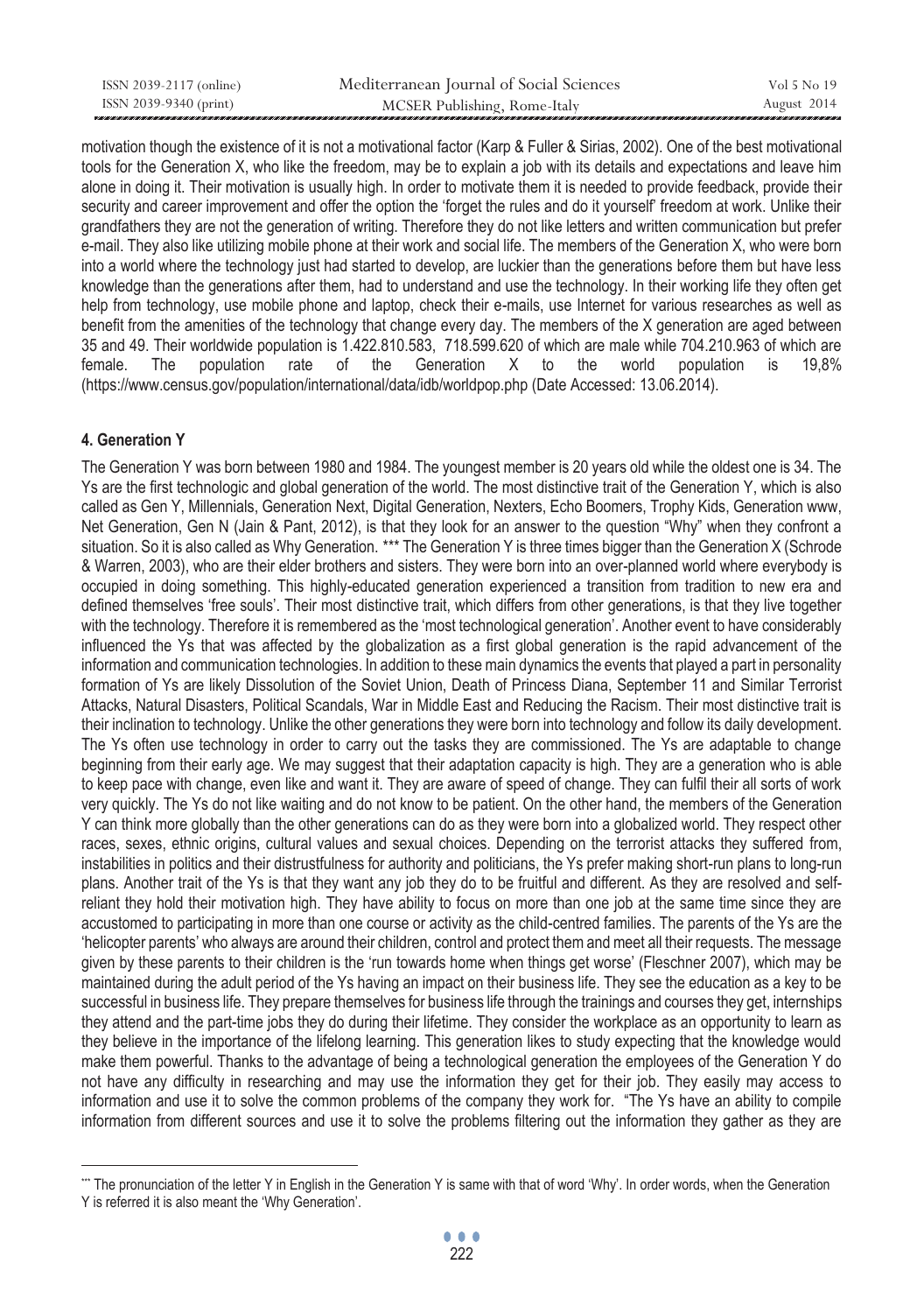| ISSN 2039-2117 (online) | Mediterranean Journal of Social Sciences | Vol 5 No 19 |
|-------------------------|------------------------------------------|-------------|
| ISSN 2039-9340 (print)  | MCSER Publishing, Rome-Italy             | August 2014 |

exposed to information bombardment since they were born" (Buckley & Beu, 2001). The Y employees want to be led at the corporation they work for and prefer an individual work supported by coaching. The 75% of the employees want a mentor. The 80% of them expect feedback from the executives (Adıgüzel & Batur & Ekşili, 2014). " In order to motivate the Generation Y, who challenge the authority, do not like the orders and hierarchy and not are impressed by the title and position, need a manager believing in and supporting them. As the children who grew up with the family support they want the older staff to be their manager – not their fellows. They need the fellow to have fun in the workplace and set up a pleasant work environment. The Generation Y expecting quick promotions because of their impatient personalities may easily change the job unless they are promoted. Changing job seems to be a normal thing for this generation. The Ys are not afraid of becoming unemployed as they trust in their families who are ready to support them. The Generation Y, with its character open to change, do not have a difficulty in adapting to the new companies in which they are employed. They try to establish a balance between the business and family life as they care about their families that support them not only at home but during their career. Therefore they prefer working to live to living to work. So the motto of the Generation Y regarding life is the 'first live. Then work'. The members of this generation who are able to do more than one job at the same time and prefer multitasking jobs – even careers – want to be known by their careers not the job they do. The employees of the Generation Y attaching importance to the spiritual values in business life and demanding their opinion to be asked always want to be active in the company. "Instead of being a part of a chain that is unaware of what it is doing, they choose to be in a critical position regarding the vision of the company and involve in the innovation works to improve the company" (Schawbel, 2013). The Generation Y like to make difference but not act in a standard way. They sometimes use the social media for communication and entertainment as well as an information repository in their business. This generation enjoys the competition in business life and intends to work in a competitive environment. As for the performance assessment they demand the differences among the individuals to be taken into consideration. As the members of a generation taking a global point of view, they do not have a problem while working for the companies that have different cultures and diversities. They can adapt to the conditions of these kinds of companies more easily and quickly than the other generations can do. The members of the Generation Y work to become free not for money. They aim to improve their careers together with their seniors coaching them. They lean towards teamwork within the corporation in order to gain their personal goals. The Ys, who want to work for technology-integrated companies thanks to their entrepreneurial and innovative spirits, prefer using instant messaging and e-mail. Initially they may discourage the companies because of their different personalities. But soon after they start to work, they may make a breakthrough for the companies that achieve to obtain efficiency from them. The way to keep the Ys in the company is to motivate them. The Generation Y is the largest generation of the world as most of the members are online to meet their needs, maintain their daily activities and even set up a business and make money on Internet (Anderson & Kennedy, 2006). The total population of the Y generation is 1.718.260.527, 877.301.291 male and 840.959.236 female. The population rate of this generation, which is the largest generation band, to the world population is 23,9 per cent. (https://www.census.gov/population /international/data/idb/worldpop.php Date Accessed: 13.06.2014)

# **5. Generation Z**

The Generation Z, consisting of the people born since 1995, are also called as Children of Internet, Digital Generation, Digital Natives \*\*\*\*, Media Generation, .com Generation, iGen \*\*\*\*\* or Instant Online (Levickaite, 2010). The most distinctive traits of the Generation Z are reliance, freedom, individualism, addiction to technology and speed. There is a great difference in terms of utilizing technology between this generation and the Generation X, who are their parents. The Zs are the children of PC, GSM and Internet. The members of the Generation Z trying to comprehend the rapidly changing world and grow up in it are the generation of the future. The evaluations carried out regarding the Z generation cannot go beyond supposition as they are under age, their personalities are not maturated and it is not known what events may have an impact on them in the years to come. The Generation Z, the children of the Xs that were an important generation, is a

 $\overline{a}$ The Digital Natives term refers to that the members of the Generation Z, unlike the previous generations, were born into the technology instead of being accustomed to it. The generations before the Zs, especially the Generation Y, were not born into the technology but accustomed to using it later though they utilized it actively. They are called as the Digital Immigrants. But the Generation Z, who were born into the technology and considered it as a part of life, are called as the Digital Natives.

<sup>\*\*\*\*</sup> With the iGen naming, it is referred to the products the Apple company introduced to the market in new Millennium. The Apple launched music player iPod in 2001, the mobile phone iPhone in 2007 and the tablet computer iPad in 2010. The generation is named as iGen as these products are used intensively.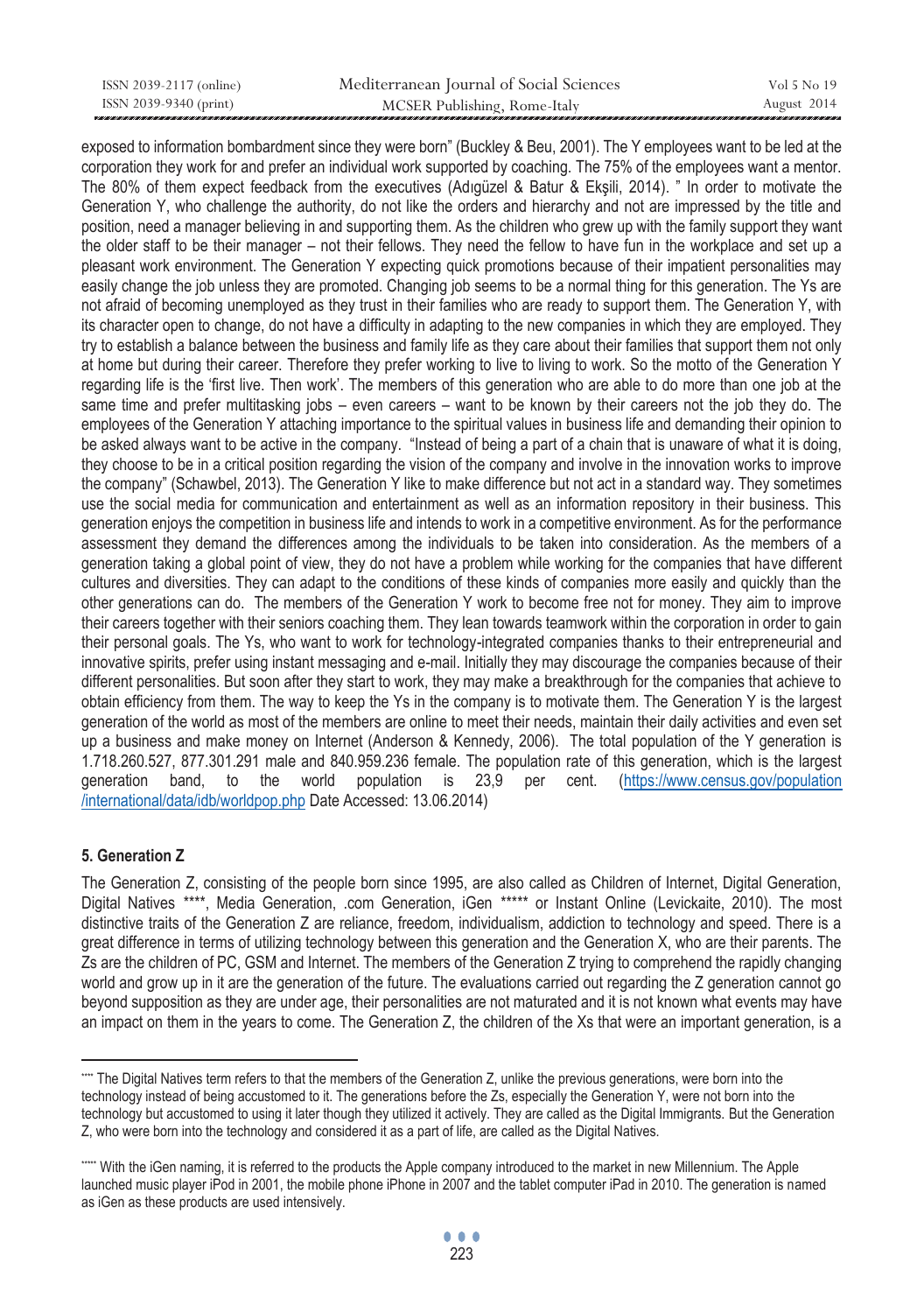| ISSN 2039-2117 (online) | Mediterranean Journal of Social Sciences | Vol 5 No 19 |
|-------------------------|------------------------------------------|-------------|
| ISSN 2039-9340 (print)  | MCSER Publishing, Rome-Italy             | August 2014 |

complete technology generation as they were born into technology rather than being accustomed to it. They have been equipped with the technological devices since they were babies. The advancement of technology is the most distinctive trait of the Z generation. Launching of the perpetually advanced products of the Apple company which are not like the others, the Facebook hitting the markets in 2004, the Twitter used by millions of users and other social media such as Instagram, Pinterest and Foursquare – especially used by the young people – have become an important part of life. It is estimated that the social media would leave impacts and cause addictions on the members of the Z generation. The members of the Z generation who were born into a techno-global world can get contact with any person in any location of the world in seconds and share information. The Zs that may be called as the technology addict have a command of Internet technology, play Internet-based games, socialize on Internet environment, like to be online 7/24, get information from Internet and share continuously something. The members of this generation accessing to any kind of information on Internet they need are supposed to be the most connected generation ever born. The Generation Z perceive the technology as a part of usual life but not an innovation, convenience or a requirement one must be accustomed to. It is also defined as the GSM-based generation. This generation, which want anything to happen quickly and instantly because of the impact created by the advancement of technology, is impatient exactly like the Generation Y. Their attention span is short. One of the positive traits contributed to this generation by the Internet technology is that they are able to be interested in more than one subject at the same time. As their ability to be interested in more than one issue is highly advanced, they are thought to have the highest motor skill synchronization for hand, eye and ear in the history of humanity. The Zs like activities and games allowing creativity. Their most distinct traits are socializing through Internet, consuming rapidly, practicality and speed, interactivity, efficiency, dissatisfaction and being result-oriented. They suppose anything possible in the World and can do everything thanks to their equipment. Their self-reliance is high. They tend to be efficient and innovative. They are expected to live under better living standards, longer and be wealthier than the previous generations thanks to the advanced technology. The Zs still continue to study today. As compared with the previous generations they start to be educated at the earlier age and get a developed and planned education. They may benefit from the advantages of the education they get in business life. Just a few of them can work because of their age. Based on the specified traits of the Generation Z, they are expected to have characteristics such as multitasking, efficient technology utilization, individualism (not to like the teamwork), creativity, global point of view and preference of non-standard and personalized works. The aforementioned traits cannot be beyond a supposition as the economic and political processes that may be arisen when the Zs reach the working age.

# **Differences among Generations in Business Life**

The members of generations who were born in different eras and grew up under quite different conditions may exhibit behaviours depending on their traits when they get out to work. The differences among the viewpoints of the generations regarding the business must be known and these differences must be steered as the gap among the generation is shortened and consequently sometimes 3 or 4 generations have to work together because of the changed conditions.

The Table 2 compare the traits of the X and Y generations, which are the most effective members of the working life, regarding the business life. In this table only these two generations are evaluated because the members of the Traditionalists and Baby Boomers have already retired or about retiring and the Z generation has not yet started to work. Therefore these generations were excluded in evaluation.

| Business Values and Viewpoints<br>regarding Business Life | <b>Generation X</b>                                                                                              | <b>Generation Y</b>                                                                                                            |
|-----------------------------------------------------------|------------------------------------------------------------------------------------------------------------------|--------------------------------------------------------------------------------------------------------------------------------|
| Basic Values and Beliefs regarding<br>Job and Company     | Work to live. Work wisely rather than<br>working long hours,<br>Request for structure and guidance<br>Scepticism | Living comes before working,<br>Working much by having fun,<br>Multitasking,<br>Entrepreneurship,<br>Tolerance for diversities |

Comparison of Business Values and Viewpoints of Generation X and Y regarding Business Life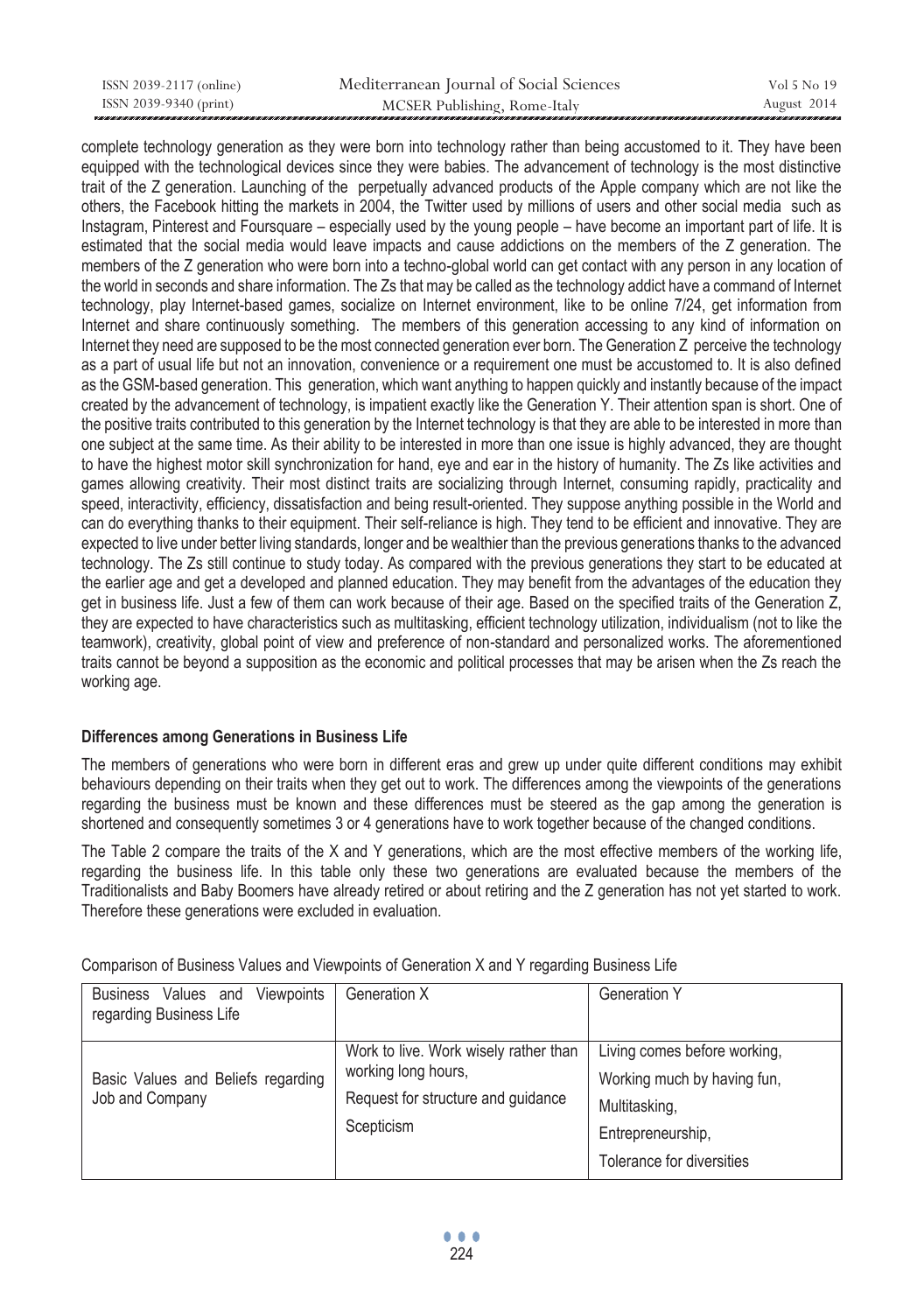| <b>Educational Background for Success</b><br>in Business | A road to be able to go there                                        | Incredibly high-priced spending                                          |
|----------------------------------------------------------|----------------------------------------------------------------------|--------------------------------------------------------------------------|
|                                                          | A flexible career,                                                   | Parallel (Multiple) careers,                                             |
|                                                          | A proactive approach to career<br>improvement for more promotion and | Entering business life with more<br>experience,                          |
| Career Improvement                                       | experience<br>within and<br>outside<br>corporation,                  | Asking opportunities and experience,                                     |
|                                                          | Willing to know all options                                          | Often and quick change in career<br>goal                                 |
|                                                          | Working until obtaining a result,                                    | Short-term and flexible working,                                         |
|                                                          | A mentality 'Let you have a life',                                   | Willingness to designate workplace                                       |
|                                                          | Adaptation of office and home to                                     | and time,                                                                |
| <b>Working Style</b>                                     | flexible picture,<br>Flexible working style                          | Adaptation of office and home to<br>flexible picture,                    |
|                                                          |                                                                      | Changeable working style                                                 |
|                                                          | Informal,<br>direct<br>electronic<br>and<br>communication            | Quick, informal, direct and advanced<br>technology-based communication,  |
|                                                          | Need for feedback.                                                   | Communication<br>with<br>customer                                        |
|                                                          | Communication<br>with<br>customer<br>through e-mail,                 | through e-mail, instant messaging<br>and messaging.                      |
| Communication<br>Style<br>Job<br>in                      | Seeing the colleagues as friends,                                    | motivation<br>Purpose-oriented<br>and<br>providing communication,        |
| Environment                                              | Open communication with colleagues<br>to solve the conflicts         | Informal and social relations with<br>colleagues,                        |
|                                                          |                                                                      | Discussing and challenging in case a<br>conflict arises                  |
|                                                          | Changing job if necessary,                                           | Job changing is an expected event                                        |
| Loyalty to<br>Corporation and Job<br>Changing            | Listening to inner feelings                                          |                                                                          |
|                                                          | A clearer balance between family and<br>work                         | Not only balance between business<br>and life but also among business,   |
| Balance<br>between<br>Business<br>and<br>Social Life     |                                                                      | relations and personal improvement                                       |
|                                                          |                                                                      | Flexible hours. Work sharing                                             |
|                                                          |                                                                      |                                                                          |
|                                                          | Needing cause for task,                                              | Pleasant working environment,                                            |
| <b>Job Expectations</b>                                  | Needing or seeking a connection for<br>another position              | Desire to make difference                                                |
|                                                          |                                                                      |                                                                          |
|                                                          | Willingness to know what's exactly<br>demanded,                      | Willingness to take risk. Ignore<br>making mistake and consider it as an |
|                                                          | Flexibility in learning,                                             | education,                                                               |
|                                                          | Informal team structure and working                                  | Teamwork,                                                                |
| Education,<br>Development<br>and                         | independently with less control,                                     | Training with fun,                                                       |
| Consultancy                                              | Leadership mentality based on talent<br>and skill                    | Individual work through control and<br>guidance,                         |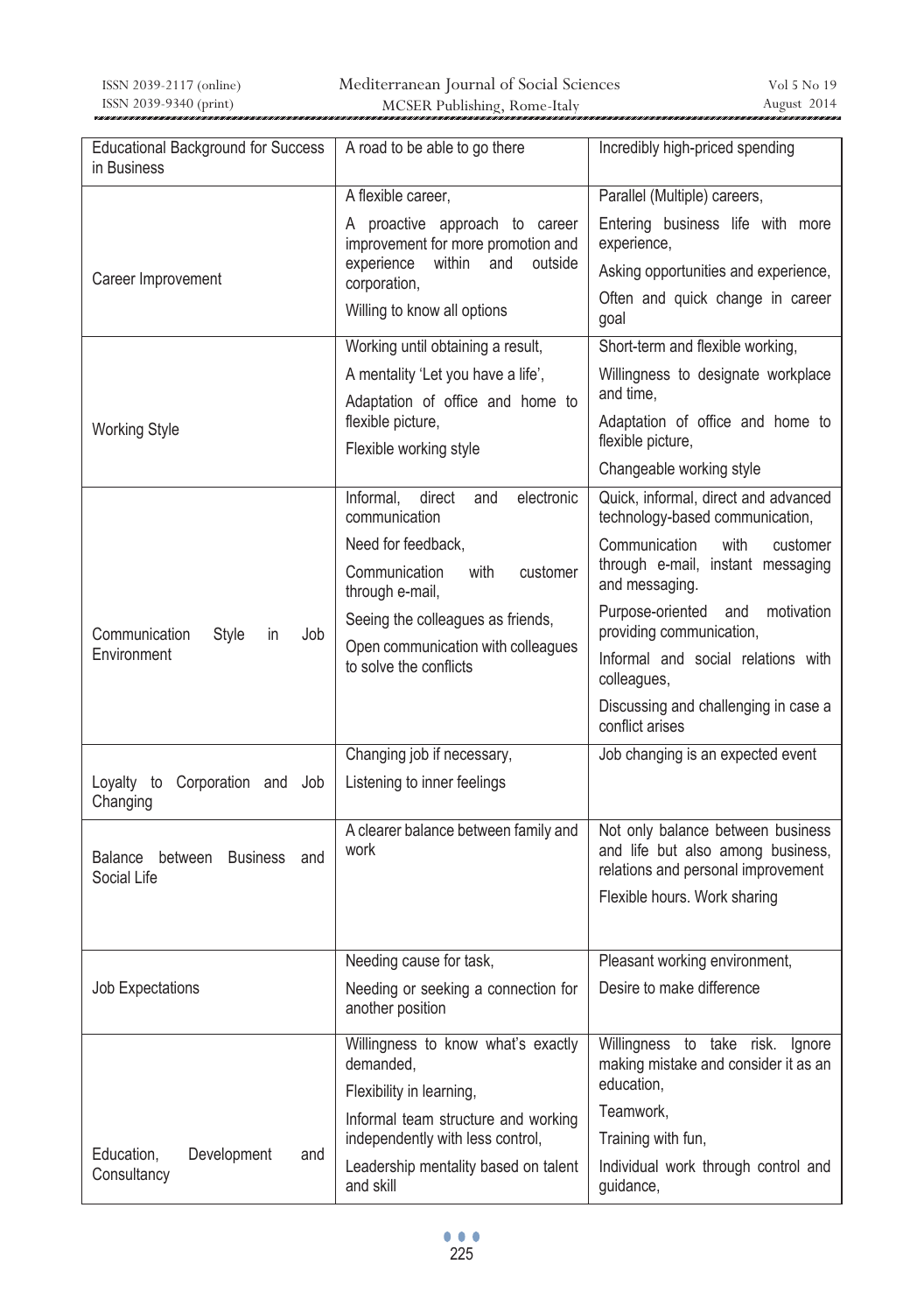|                                              |                                                                                | Leadership based on harmony and<br>unity                                       |
|----------------------------------------------|--------------------------------------------------------------------------------|--------------------------------------------------------------------------------|
|                                              | It would be sufficient to describe the                                         | Teamwork,                                                                      |
| Feedback related to works carried out        | general structure of the task thanks to<br>their self-sufficient personalities | Asking feedback                                                                |
|                                              | Less confidence in authority                                                   | High confidence in authority,                                                  |
|                                              | Not to be affected by authority,                                               | Not to accept bureaucratic rules,                                              |
| Authority Concept and Corporate<br>Structure | Changing bureaucratic rules                                                    | Respecting the authority that may<br>enable them to improve their talents      |
|                                              | Technology must be utilized if it is<br>necessary to achieve,                  | Willingness to work with up-to-date<br>technology,                             |
|                                              | Using mobile phone and laptop,                                                 | Utilizing technology as a tool to fulfil a                                     |
|                                              | Utilizing Internet for researches,                                             | better work.                                                                   |
| Technology in Working Environment            | Checking e-mails and mobile phones<br>for 7/24                                 | Creating database and utilizing<br>Internet to research and set up<br>network. |
|                                              |                                                                                | Checking e-mails, mobile phones and<br>instant messages for 7/24               |
|                                              | The mentality 'I may retire earlier if I<br>save my money',                    | It remains uncertain though it has<br>traits similar to those of Generation Y  |
| Retirement                                   | Desire to have different experiences<br>and careers                            |                                                                                |
|                                              | Freedom                                                                        | Personal Satisfaction,                                                         |
|                                              | Fun<br>Fair remuneration,                                                      | Opportunity<br>given<br>take<br>to<br>responsibility of a project and be part  |
|                                              | Extra earning in return for extra                                              | of team,                                                                       |
| Motivational Tools and Rewards               | working,                                                                       | Need for entertainment and control<br>over environment.                        |
|                                              | Enjoyable atmosphere,                                                          | Meaningful work,                                                               |
|                                              | Let them question authority and<br>experts                                     | Becoming a hero,                                                               |
|                                              |                                                                                | Working with creative people,                                                  |
|                                              |                                                                                | Flexible working,                                                              |
|                                              |                                                                                | Gaining new skills. New learning<br>opportunities                              |
| Diversity inside Corporation                 | United                                                                         | No race for majority                                                           |
| Give me more in work environment             | Time                                                                           | Acknowledgement                                                                |
| Job                                          |                                                                                |                                                                                |
|                                              | The fastest way to get result                                                  | Satisfaction                                                                   |
| Career                                       | It is a part of mine                                                           | It is an opportunity to be appreciated                                         |

Table 2. Comparing Traits of Generations regarding Business Life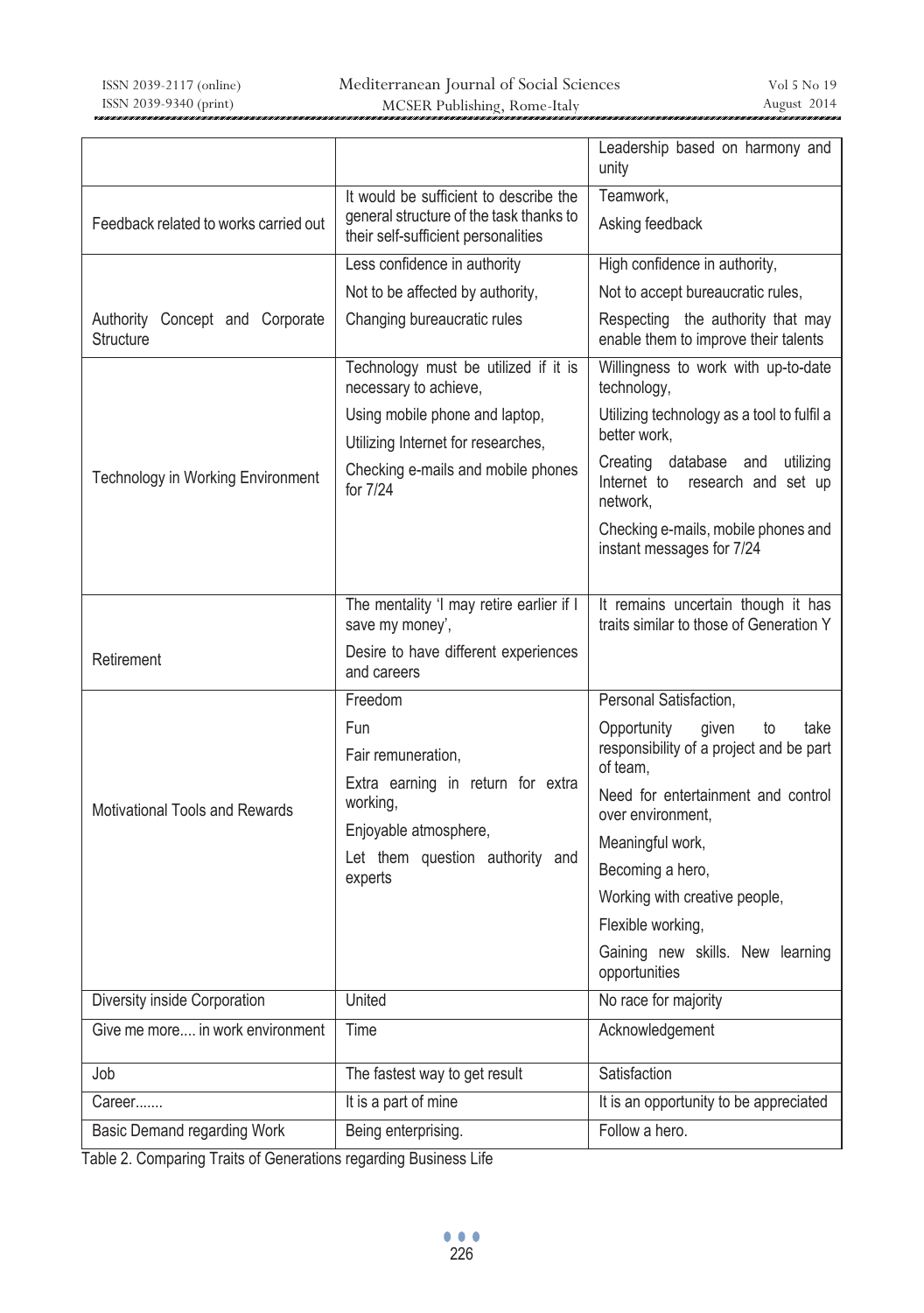| ISSN 2039-2117 (online) | Mediterranean Journal of Social Sciences | Vol 5 No 19 |
|-------------------------|------------------------------------------|-------------|
| ISSN 2039-9340 (print)  | MCSER Publishing, Rome-Italy             | August 2014 |

### **Proposals and Conclusions concerning Management of Generations X and Y**

In today's techno-global world the thousands of companies from all countries compete in a giant global market. The companies, operating in an environment where all the technological conditions are similar or same, all the features are easily and rapidly imitable, the number of the conscious customers is high and many competitors exist, may build different human resources. Where all the technologies and conditions are imitable in today's business life, one of the most important elements of a company that is not imitable and adding value to it is its employees. The employees of a company are highly important people as they could sustain the company. Therefore the traits and expectations of these individuals must be known and the human resources strategy of the concerning company must be implemented in this direction. Today the most of the employees are composed of the members of the Generation X and Y. Identifying the characteristic features and their point of view regarding business life of the aforementioned generations is a facilitative condition in order to motivate and manage them. Though the business principal of the Xs, who are the transitional generation in terms of getting used to the advancing technology and intending to balance between the work and family life because of their workaholic parents, is to work to live they have high self-confidence and tendency for teamwork.

The Xs considers the career improvement as the most important condition. They like to change and demand the change in their workplace. Satisfaction of their expectations and providing of motivation is highly significant to ensure their permanency at work as they quit the company easily if they cannot find what they expect. Today the youngest member of the Generation X is 35 while the oldest one is 49. Some of the conditions ensuring their motivation inside the company are as follows:

Existence of a structure caring personal development and providing improvement opportunities,

Enjoyable and freedom-based working environment,

Proposing flexible working hours,

Proposing skill-based promotion opportunities,

Giving orders clearly and explaining expectations when a task is commissioned,

Leaving them alone and free so that they could carry out the work after the detailed information regarding to a stint is given,

A perpetual feedback concerning the works they have completed,

Existence of a flexible working style so that they could balance between business and family life,

Questioning the authority when needed and giving freedom.

Aforementioned conditions enable the motivation of the Xs, set ground for fulfilling of the jobs by the employees and contribute to development of both company and employee. For the members of the Ys, who are well educated, seeking for learning opportunities, are inquisitive and innovative, the two most important issues are a career creating value and existence of a leader who may guide them in accomplishing their career. Like their elder sisters and brothers, namely the Generation X, the Ys may easily change the job unless they can find what they expect. One of the advantages of this generation is the existence of their families willing to support them when they intend to change their job. The basic questions asked by the Ys so that they feel satisfied from any job are 'Is this job satisfactory and interesting?' and 'Is it meaningful and important to work in this job?' (Kaye, 2012). They would not remain at the company and be motivated by money if the answers of these questions are not positive. Some of the conditions to be taken into account to motivate and ensure the achievement of the Ys, whose youngest member is 20 while the oldest one is 34, are as follows:

They must be guided by an senior export so that they could improve their career,

Orientations and recommendations regarding their career by a staff whom they may consider as a leader within the company,

Ensuring the conditions such as flexible working hours so that they could concentrate on work better, easygoing in appearance and behaviour, sparing more personal time in company, determination of working hours and place by themselves and comfortable working environment,

Letting them establish an enjoyable working environment with their fellows,

Details of the task given. Description of the objectives and providing open-orientation,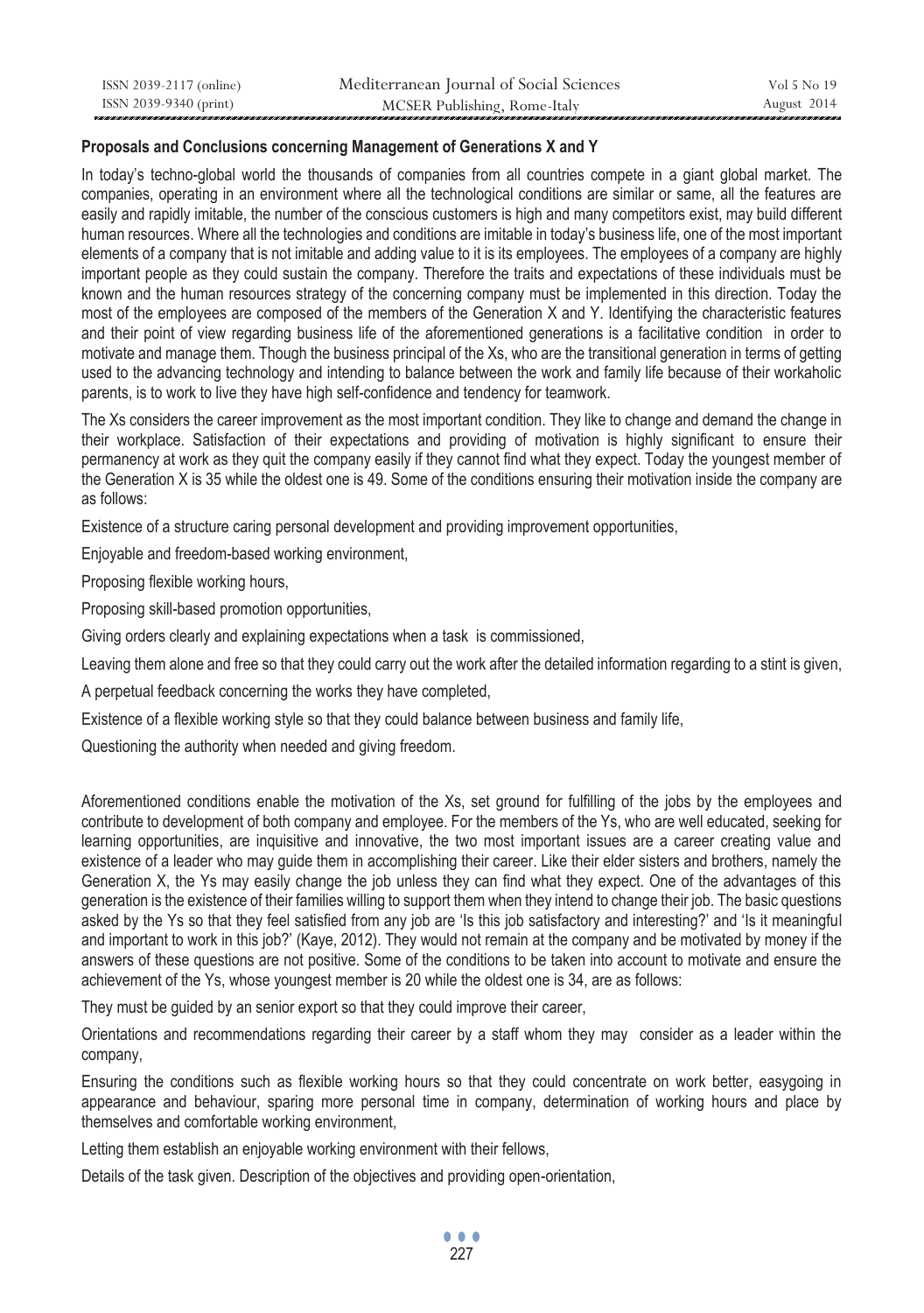| ISSN 2039-2117 (online) | Mediterranean Journal of Social Sciences | Vol 5 No 19 |
|-------------------------|------------------------------------------|-------------|
| ISSN 2039-9340 (print)  | MCSER Publishing, Rome-Italy             | August 2014 |

Feedback regarding the works they do is essential,

Establishment of responsibilities so that they may express themselves and prove their distinctiveness,

Performance evaluation must not be based on the criteria such as seniority or working hours. It must be evaluated according to individual differences such as achievement, creativity and innovativeness at the end of the operation.

Proposing a working environment in which they may spare time for their families who are very important for them and establish a balance between their family and business,

Opportunities to create meaningful works,

Not allow them to be passive relating to the important issues of the company. They must be allowed to participate in operation and given chance so that they could be successful in this operation.

Supporting the team work so that they improve their career and achieve their personal goals,

Allow them to work with bright and creative individuals to widen their horizon,

Turning the information sharing within company into a culture.

The Ys have a capacity to be able to create big values for the company provided that aforementioned conditions are ensured. A manager, who has worked with the Generation Y and been able to ensure the achievement of the employees and the company, is the lead manager stating about the speed of the work and give information on it to the Generation Y as well as focusing the results of the job they carried out. When the factors motivating the employees are considered, it is observed that ensuring a perpetual improvement of their careers and providing an easygoing working environment to them are required for both Ys and Xs. Though the expectations of these two generations may be seen and criticized by their grandparents, who are loyal to authority, and the Baby Boomers, who are their workaholic parents, as caprice or laziness, these expectations should be considered as a new requirement for the current business life which is technology-driven and global-focused. These generations are not likely to be managed by the old business strategies as they are much well educated than the previous generations, specialists in their fields, can easily access to information thanks to their high command of Internet and technology, thus creating differences. It is predicted that the companies that are able to establish business environment in accordance with the expectations of these generations and motivate them may be superpower in the future thanks to these success-oriented employees.

### **References**

ADIGÜZEL, O. BATUR, Z. EKŞİLİ, N. (2014) Generation's Changing Side And The Newly Arisen Work Style After Y-

 Generation: Mobile Collars, Journal of Süleyman Demirel University Institute of Social Sciences Year: 2014/1, Number:19

ANDERSON, D. KENNEDY, L. (2006) Baby Boomer Segmentation: Eight is Enough, Consumer Insight, Fall/Winter 2006

- BENNETS. E. RADEMACHER, W.E, 1997After The Boom: The Politics Of Generation X, Edited By Stephen C. Craig And Stephen Earl Bennett, Rowman & Littlefield Publishers, C1997 Published İn USA, Bostan Way, Lanham, Maryland 20706
- BERK, R. (2013) Multigenerational Diversity In The Academic Workplace: Implictions for Practice, Journal of Higher Education Management28(1), pp. 10-23
- BUAHENE, A. KOVARY, G. (2003) The Road to Performance Success: Understanding and Managing the Generational Divide, n-gen People Performans Inc.,
- BUCKLEY, R. BEU D. NOVICEVIC M. SIGERSTAD T. (2001) Managing Generation Next: Individual and Organizational Perspectives", Review of Business, Vol.22/1
- CRAMPTON, S, HODGE, J. (2009) Generation Y: Unchartered Teritory, Journal of Business & Economics Research, Vol. 7, Number:4
- CROWE, J. D'ANGELO, G. (2011) Working Across Generations, http://www.powershow.com/ view/32581-